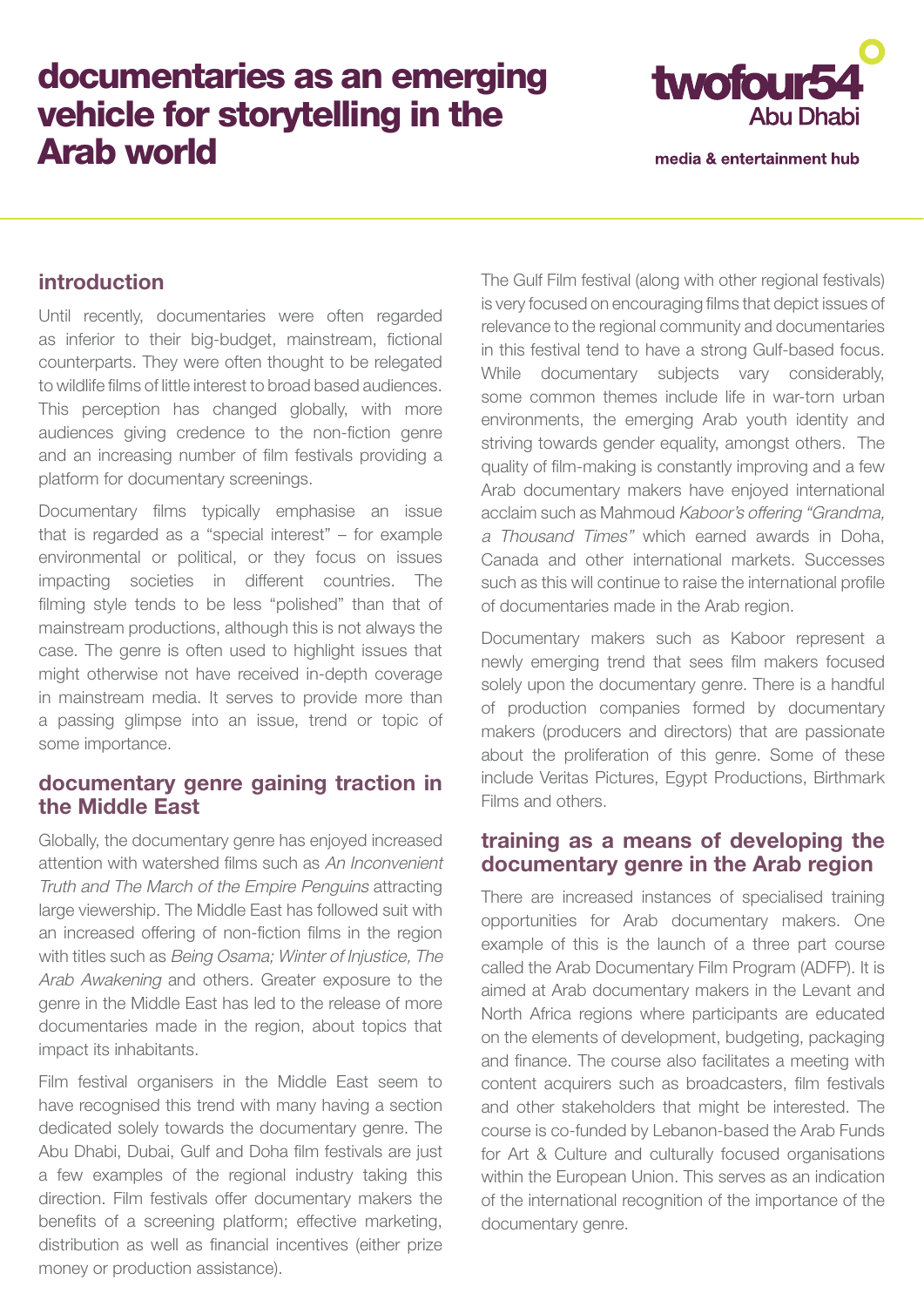International Media Support is another organisation that aims to build dialogue and exchange between various cultures. One such activity is focused on the documentary genre and sees cooperation between Iranian, Arab and Danish filmmakers in efforts to promote the development of the documentary genre in each of these regions. There is emphasis upon the ability of a documentary to offer in-depth insight into the daily lives of the general public.

Another regionally focused programme is The Greenhouse Project launched specifically for MENA documentary filmmakers and aims to train current and potential film makers in processes that are specific to the genre. It is an on-going program funded by the European Union and other donors. The course required producers and directors to apply as a team and they were able to do so at any stage of the project. This feature meant that the course concentrated on the collaborative effort required to make documentaries and honed skills specific to each position, participants were able to develop along the lines of an apprenticeship.

The manner in which documentaries have been profiled in these courses shows how the genre can be used as a new storytelling mechanism. The genre has been embraced by film makers in the region with many using equipment they have at hand (such as phones and simple video cameras) to make their productions. The ability to add some professional-quality editorial touches – thanks to the advanced features on readily available software – means that quality levels are often far better than one might think. The value of proper education for aspiring documentary makers is therefore great and something to be encouraged.

#### **challenges to the continued development of documentaries in the Middle East**

Film makers from the MENA region are eager to promote their work and are for the most part optimistic about the future of the documentary genre in the region, but there are some challenges that could slow its development. These revolve around the issue of funding, talent, distribution and acquiring audiences.

Funding is considered a universal issue with documentary makers in all regions struggling to source the necessary financial report. In other markets however, such as North America, Europe and Australasia, there are initiatives aimed at supporting documentary makers, mainly from government and education sources. The Middle East is starting to follow this trend with film festivals and film commissions being the key source of funding for these productions. The introduction of production rebates such as that of the Abu Dhabi Film Commission is another manner of addressing this challenge.

A lack of experienced production talent is a challenge that many documentary makers face in the MENA region. This is either due to a shortage of talent or the fact that existing talent is priced above the limited budgets generally available to documentary makers in comparison to mainstream productions. Networking and information sharing initiatives are on the increase in an effort to address this challenge. The UAE has become an inadvertent beneficiary of the volatility in Syria and Egypt, with the country now being a new base for many experienced professionals.

The distribution of documentaries in the MENA region is challenging, given the relatively under-developed distribution network. The market is very small with only a few cinema chains and broadcasters willing to consider acquiring documentary content. Content buyers are typically conservative and eschew the documentary genre in favour of mainstream productions, particularly those that are able to demonstrate return on investment (ROI). Documentaries struggle to demonstrate ROI in many instances and are therefore less likely to be purchased by regional broadcasters or cinema chains.

Film audiences in the MENA region have enjoyed a great tradition of Arabic cinema, with Egypt historically dominating this medium. Comedy, action and drama genres have tended to be the most popular. While film festival audiences are increasingly interested in documentaries, the average movie-watching audience tends to stick to what they know. This means that documentaries are typically left out in the cold.